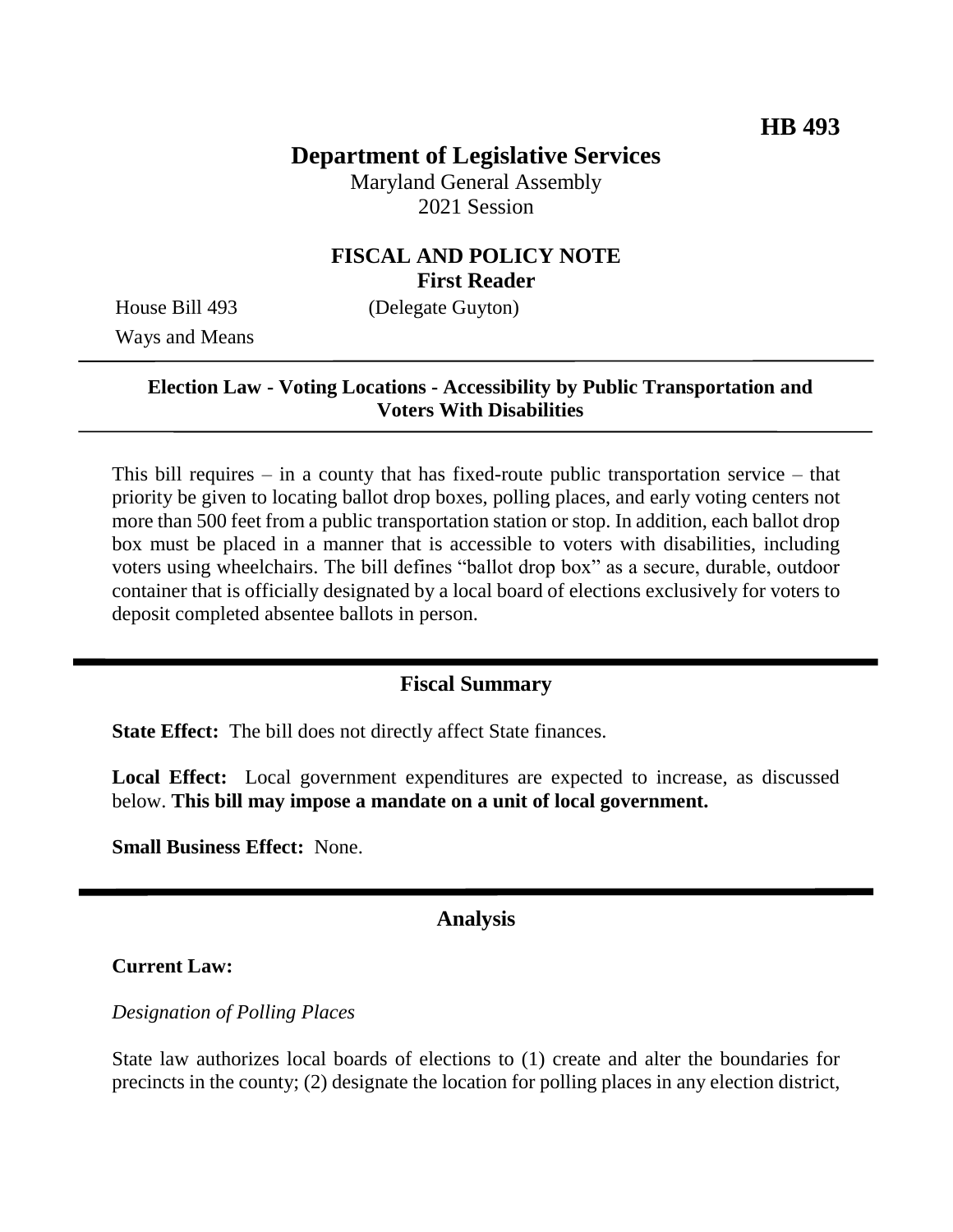ward, or precinct in the county; and (3) combine or abolish precincts. Each polling place must be located as conveniently as practicable for the majority of registered voters assigned to the polling place. A local board may create a new precinct or make a change in a precinct boundary or polling place only in accordance with regulations adopted by the State Board of Elections (SBE), which, for polling places, require a polling place accessibility survey and notice to affected voters.

# *Designation of Early Voting Centers*

Pursuant to statute, each early voting center must satisfy general requirements that apply to polling places, including that each polling place must be located as conveniently as practicable for the majority of registered voters assigned to the polling place.

No later than six months before a primary election, SBE, in collaboration with the local board in each county, must designate each early voting center in that county.

SBE regulations require local boards of elections to submit to SBE, at least seven months before a primary election, a form for each proposed early voting center that includes information on, among other things, whether the proposed early voting center:

- is located within specified distances of where specified percentages of the registered voters in the county live;
- is served by public transportation and roads; and
- has parking facilities sufficient for early voting taking into consideration the normal business activities of the proposed early voting center.

Upon receipt of a form for a proposed early voting center, the SBE regulations require the State Administrator to review the form and make a recommendation to SBE as to whether to accept or reject the proposed early voting center. Under the regulations, SBE must vote on a local board's proposed early voting center within 30 days of receipt of the form and give deference to a proposed early voting center that meets the criteria on the form.

**Local Fiscal Effect:** Local government expenditures increase to the extent that (1) locating ballot drop boxes, polling places, or early voting centers within 500 feet of a public transportation station or stop increases local boards of elections costs, in comparison to other locations and/or (2) the bill requires evaluation and relocation of existing ballot drop box locations, polling places, or early voting centers that would not otherwise be relocated for other reasons (*e.g.*, redistricting, in the case of polling places).

HB 493/ Page 2 Montgomery and Calvert counties, for example, provided estimates for the purchase and installation of security cameras for ballot drop boxes that, under the bill are placed in locations within 500 feet of a public transportation station or stop without existing security,